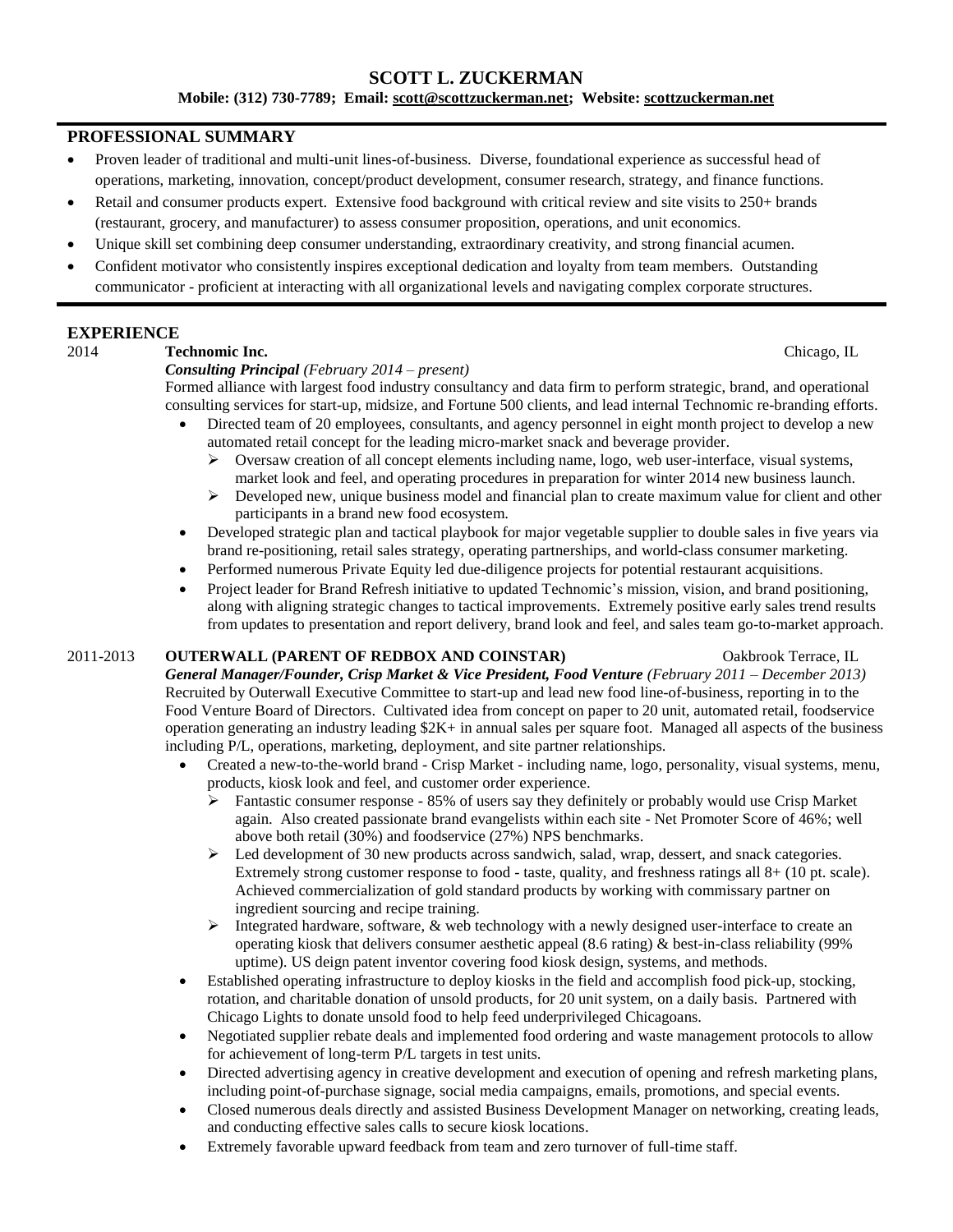### 2008-2011 **VOICEPRISM INNOVATIONS** Chicago, IL

#### *Chief Operations and Marketing Officer (September 2008 – February 2011)*

Responsible for day-to-day operations, execution of client engagements, personnel deployment, and deliverables. VoicePrism Innovations uses voice analysis technology for commercial, military, and consumer applications.

- Directed creation of all VoicePrism branding, communication, and direct sales materials.
- Drove numerous innovations and uses for technology including emotional assessment of employee workplace experience, up-selling opportunities within a call center, and consumer appeal of retail apparel.
- Project leader for all product development, including proprietary Visualizer and Voice Insights tools.
- Responsible for all branding, site content, marketing, communications, and operations of the RealScoop website. Led team of marketing and content professionals, PR agency, and technology consultants.
- Led official launch of site with "Palin vs. Biden on RealScoop" event in connection with debates.
- Directed social networking marketing program utilizing online ads, blogs, PR and other activities garnering significant press coverage including FOX News, 20 Tribune TV stations throughout the country, live interviews, major newspapers, and significant online coverage including AOL Popeater, and TechCrunch.

### 2007-2008 **POTBELLY SANDWICH WORKS** Chicago, IL

#### *Vice President of Marketing (January 2007 – September 2008)*

Selected by Founder, Chairman and CEO to head Marketing team of 15 corporate & field marketing professionals. Oversaw consumer communication, branding, consumer research, and public relations. Directed ad agency, PR consultant, and internal resources in execution of marketing plan. Grew Potbelly sales by over 40% during tenure.

- Developed impactful and efficient annual marketing plans including broadcast, direct mail, in-store marketing, grass roots, special event, charity partnership, website, internet and other digital components.
- Strategic lead in creation of "Eight for 2008" key company initiatives and concept innovations such as Delivery, Catering, Breakfast, Drive-Thru, and Kids menu.
- Created first ever Potbelly radio campaign introducing salads (largest product roll-out in company history). Resulted in a 20-40% increase in salad unit sales and a 5-7% incremental sales lift overall.
- Integrated advertising plan for Chicago launch of Online Ordering resulted in 25% increase in online sales.
- Instituted direct mail advertising in all markets with redemption rates of 12-15% (well above industry benchmarks). Resulted in average 5% sales lift for targeted stores.
- Initiated comprehensive brand awareness & concept attribute tracking study.
- Created in-store merchandising including Gift Card display (increased Gift Cards sold by 57% vs. 2006).
- Oversaw Website Redesign project including peer rated best-in-class nutritional calculator tool.
- Re-structured Field Marketing team and responsibilities to more effectively support local store efforts, market-wide events and 25% annual new store growth with no additional headcount.
- Received upward evaluation scores from staff greatly above company averages in all categories.

# 2003-2006 **QUIZNOS SUB** Denver, CO

# *Senior Vice President Marketing Strategy (September 2005-November 2006)*

*Executive Strategy Consultant (November 2003-August 2005)*

Served as primary advisor to CMO. Oversaw new product development process and pipeline. Led all marketplace opportunity identification, competitive intelligence, and pricing strategy activities.

- Provided strategic, new products and marketing guidance to fuel Quiznos rapid growth. Quiznos increased systemwide sales by over 40% and opened 1,500 new restaurants over three year period.
	- $\triangleright$  Prime Rib & Peppercorn Sub record incremental sales and transactions. Quiznos Team Award.
	- $\triangleright$  Flatbread Chopped Salads enhanced female relevance, highest selling non-sub promotion in history.
- Head of Consumer Insights group executing all market research including Quiznos brand and performance attribute tracking, ad communication testing, competitive benchmark, and other industry studies.
- Selected by CEO for prestigious "Brand Positioning" team.
	- $\triangleright$  Member of team that selected advertising agency and marshaled them through "Quiznos Brand" Orientation" process. Relationship partner for brand strategy and consumer research.
	- $\triangleright$  Worked with agency to craft new brand positioning, tagline, and campaign creative approach.
- Led "Future Concept" exploration. Charged with improving all brand and restaurant elements.
- Designed "Menu Value Initiatives" strategy. Added "Real Deal Menu" of six value priced subs that led to record sales and transactions along with improved value-for-the-money consumer scores.
- Project leader for CEO's "Restaurant Profitability Team". Served as point person for decisions regarding tactics to pursue, allocation of resources, and timing.
- Oversaw completion of comprehensive "industry and brand" report incorporating qualitative and quantitative consumer research along with intelligence gathered from visits to and critical reviews of 200+ brands.